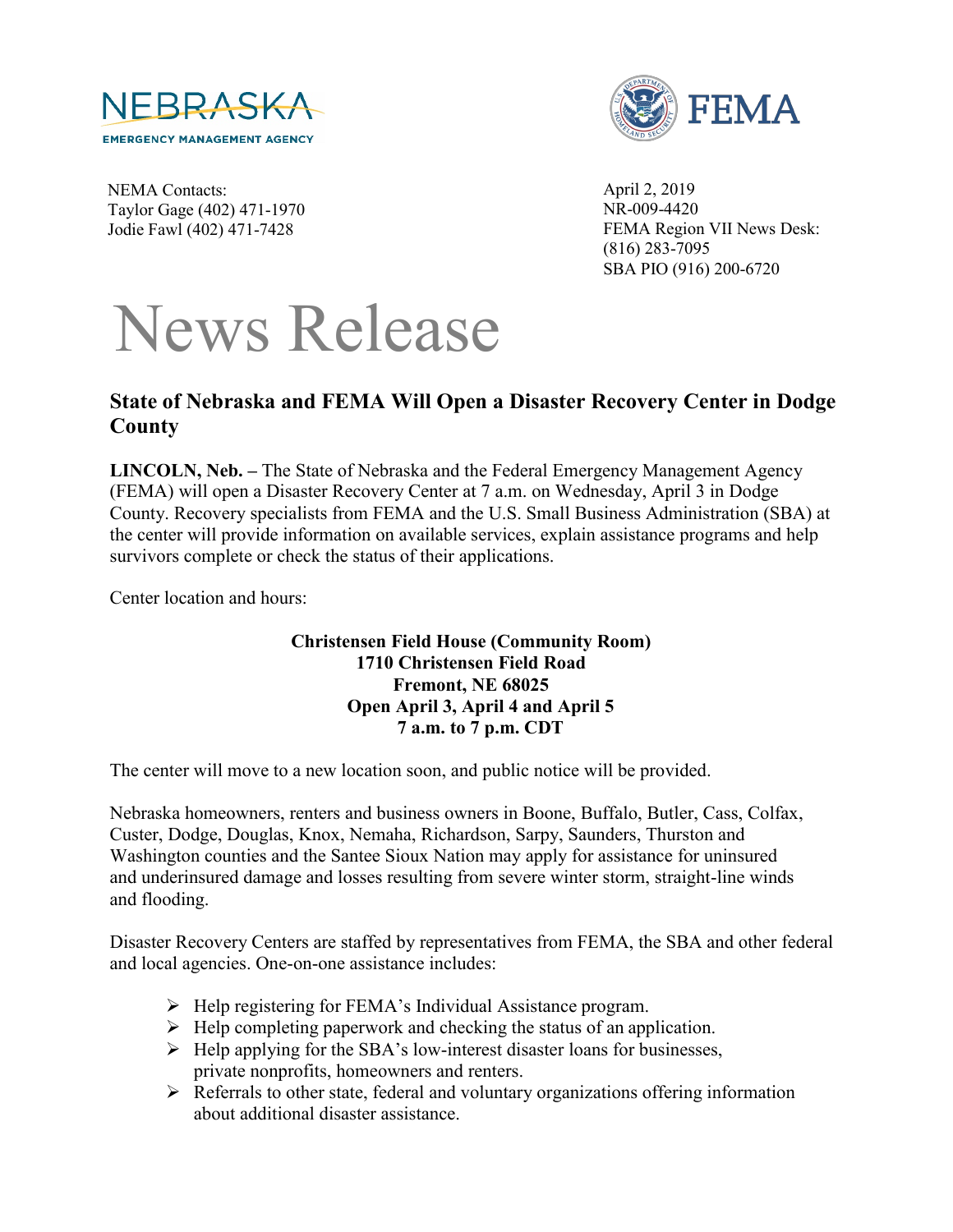- $\triangleright$  Help understanding how to appeal FEMA eligibility decisions.
- $\triangleright$  Accommodations to meet the needs of the entire community, including people with disabilities. Centers are equipped with captioned phones, video remote interpreting and assistive listening devices.
- $\triangleright$  If you need an accommodation or assistance due to a disability, please notify FEMA staff at the time of registration or anytime during the assistance process.

Applicants for disaster assistance should have the following information on hand:

- $\triangleright$  Social Security number
- $\triangleright$  Address of the damaged primary residence
- $\triangleright$  Description of the damage
- $\triangleright$  Information about insurance coverage
- $\triangleright$  A current contact telephone number
- $\triangleright$  An address where they can receive mail
- $\triangleright$  Bank account and routing numbers for direct deposit of funds

## **How to Register with FEMA:**

- Online, visit **[www.DisasterAssistance.gov](http://www.disasterassistance.gov/)**.
- On a smart phone, download the **FEMA app** and click on "disaster resources," then "apply for assistance online."
- By phone, call FEMA's toll-free registration line at **800-621-3362 or (TTY) 800-462-7585**; or use 711 or Video Relay Service (VRS). Telephone registration is available from 7 a.m. to 10 p.m. Central Daylight Time seven days a week.
- Visit a **Disaster Recovery Center** and speak to a FEMA specialist one-on-one. To find the nearest DRC, go online to [FEMA.gov/DRC.](https://www.fema.gov/disaster-recovery-centers)

SBA disaster assistance employees are committed to helping businesses and residents rebuild as quickly as possible. SBA representatives are available to answer questions about SBA's disaster loan program and help business owners and residents apply for low-interest disaster recovery loans.

Businesses and residents can visit *[www.SBA.gov/disaster](http://www.sba.gov/disaster)*, call SBA's Customer Service Center at **800-659-2955** or email *[disastercustomerservice@sba.gov.](mailto:disastercustomerservice@sba.gov)* TTY users may also call **800-877-8339**.

For more information on Nebraska's disaster recovery, visit [fema.gov/disaster/4420.](https://www.fema.gov/disaster/4420)

###

*FEMA's mission is helping people before, during, and after disasters.*

*Disaster recovery assistance is available without regard to race, color, religion, nationality, sex, age, disability, English proficiency or economic status. If you or someone you know has faced discrimination, call FEMA toll-free at 800-621-3362, voice/VP/711. Multilingual operators are available. TTY users may call 800-462-7585.*